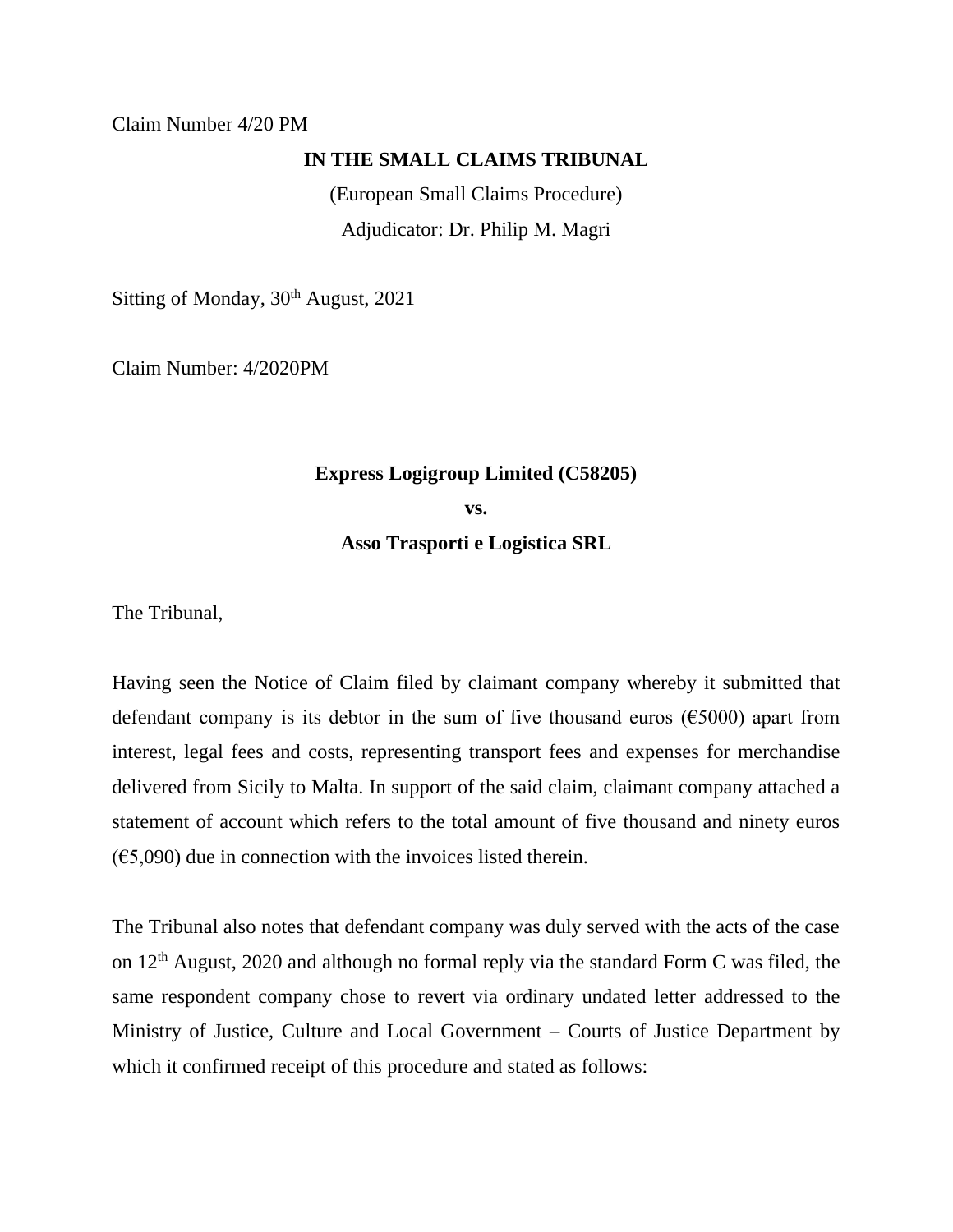"*We checked the statement attached to your Procedure and realized that the Express Logigroup accounting had not recorded any of our invoices. In particular, the following invoices are not registered: Invoice n.8 dated 18/01/2018 of €100 Invoice n.35 dated 12/02/2018 of €1000 Invoice n.94 dated 31/03/2018 of €1000 Invoice n.95 dated 31/03/2018 of €800 Invoice n.128 of 30/04/2018 of €2,500 For a total of €5,400. There would be a difference of €310 in our favour compared to your statement. Knowing the failing state in which the 'Express Logigroup Limited' is located, we have long since waived our credit. We enclose herewith the 'Conform to the Original' copies of the aforementioned invoices, but we ask you to update your statement.*"

The Registrar of Civil Courts and Tribunals duly filed the said letter via a note in the acts of these proceedings dated 12th October, 2020.

The Tribunal:

Having seen the Notice of claim and the relative supporting statement of account attached to the same (marked Dok. X).

Having also considered that the lack of reply by defendant company does not in itself mean that claimant's claim is automatically proven;

Having seen, however, that via its undated letter the defendant company did not contest the amount being claimed as not due but, on the other hand, alleged that such amount should be set off against a higher amount allegedly due to it by the claimant company.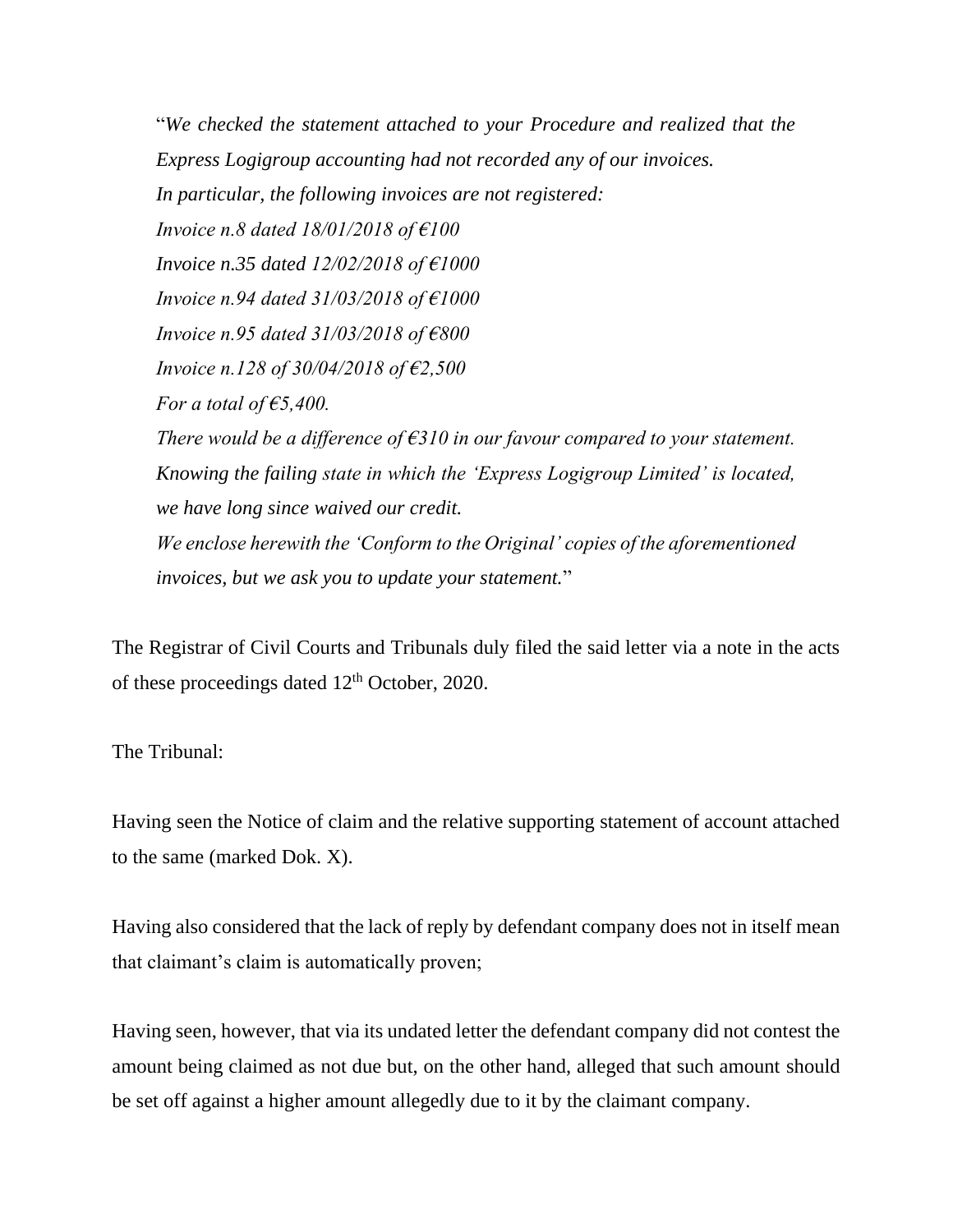Having therefore considered the respective legal positions of both parties;

Having also considered that, on the basis of the above, the Tribunal can adjudicate this case on the basis of the evidence produced and that therefore no oral hearing needs to be fixed;

## Considers that:

In this action, claimant company is suing defendant for price due representing transport fees and expenses for merchandise from Sicily to Malta and that, from its side, defendant company is claiming set off of such sum against a higher sum which it claims was due by the claimant company to it as per the invoices as listed in their letter as cited above.

Having considered that in terms of Maltese law, the claim of set-off is deemed tantamount to an admission that the amount claimed is due (as decided amongst others, on the 22<sup>nd</sup> November, 2001 by the Court of Appeal (Civil, Inferior) via judgment in the names of **VELLA RAYMOND vs MOBY RENTALS LTD**).

Having also considered that the only claim rendered to the cognisance of this Tribunal for due decision is that pertaining to the claimant company which claim is, as per the above case-law, to be deemed admitted by the defendant company. From its side, defendant company did not formally raise a claim or a counter-claim to claimant company's original claim. However, with regards to the defence of set-off, Regulation (EC) No 861/2007 expressly provides as follows:

*In cases where the defendant invokes a right of set-off during the proceedings, such claim should not constitute a counterclaim for the purposes of this Regulation. Therefore, the defendant should not be obliged to use standard*